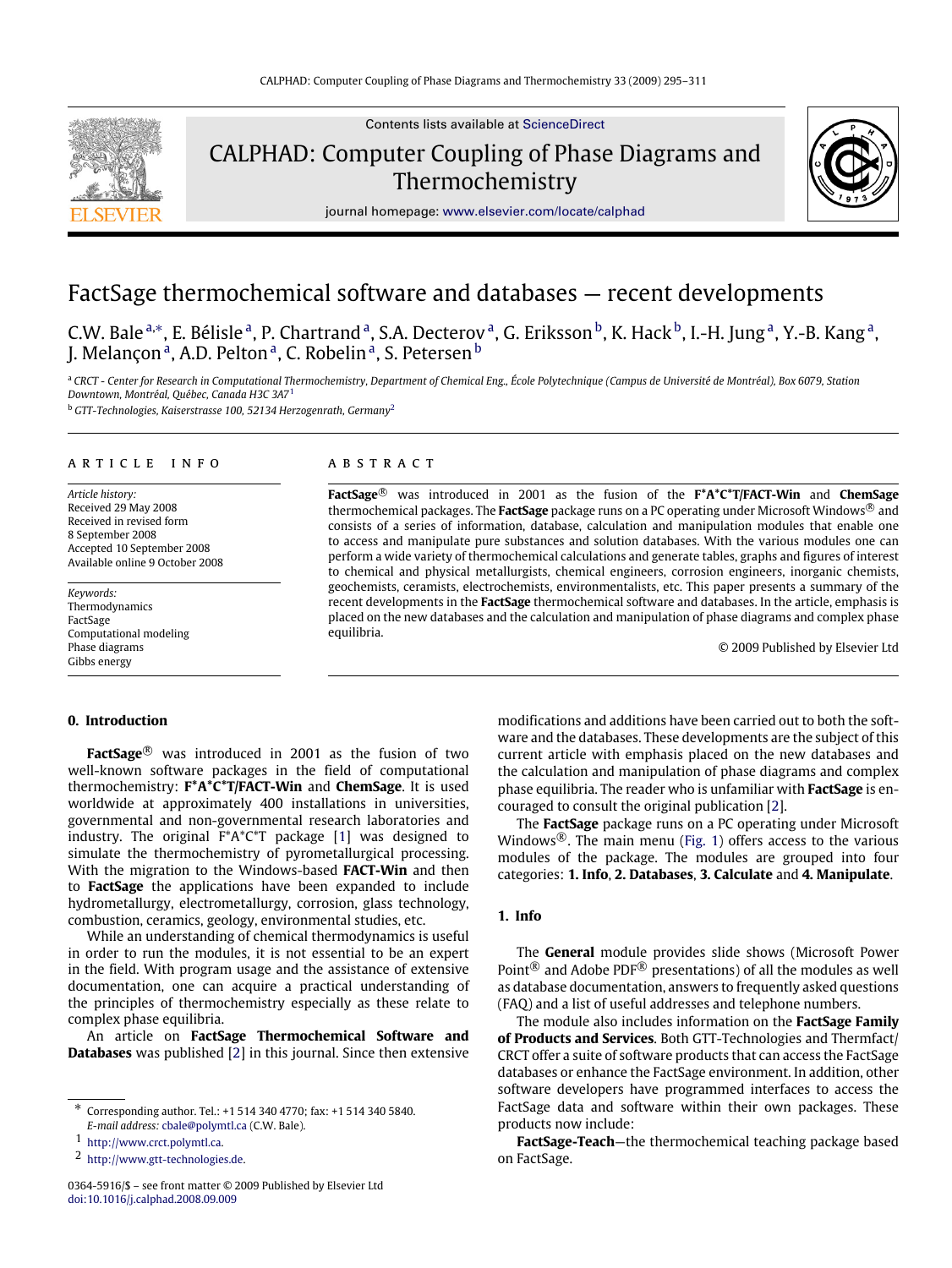

**Fig. 1. FactSage Main Menu** and *About Window*.

**ChemApp**—the thermochemistry library dynamically linked for software applications.

**ChemSheet**—the spreadsheet tool for process simulation.

**SimuSage**—the component library for rapid process modeling.

**CSFAP**—ChemSage File Administrator Program.

**OLI Systems**—FactSage Interface: the link to the OLI aqueous databanks.

**METSIM**—FactSage Link for the coupled chemical process simulation.

### **2. Databases**

In **FactSage** there are two types of thermochemical databases — compound (pure substances) databases and solution databases. The **View Data**, **Compound** and **Solution** modules permit one to list and manipulate the database files. These modules were presented in the previous **FactSage** article.

The **Documentation** module is new. A large amount of time has been devoted to developing new databases, introducing extensive documentation and displaying calculated phase diagrams.

In the **Documentation** module a new program, the **FactSage Browser**, has been developed that enables one to manipulate the database and documentation files in a 'phase diagram friendly' environment. For example, a 'click' on the Databases 'Documentation' button (Fig. 1) opens the **FactSage Browser** (Fig. 2) that displays database information, documentation and phase diagram previews. There is a 'search phase diagram' mode that scans the hundreds of phase diagrams stored in **FactSage**; Fig. 3 lists the phase diagrams and database source for systems containing  $SiO<sub>2</sub>$  or  $Al<sub>2</sub>O<sub>3</sub>$ .

**FactSage** accesses both solution databases and pure compound databases. The former contain the optimized parameters for solution phases. The latter contain the properties of stoichiometric compounds, either obtained from phase diagram optimizations or taken from standard compilations, for example [3–7]. The **FACT** and **SGTE** compound and solution databases were presented in the previous publication. During the past five years the diversity and number of databases have been expanded. The new databases are summarized in the following sections.

### *2.1. FACT databases — FToxid, FTsalt, FThall, FThelg, FTmisc, FTpulp*

The **FACT** databases are the largest set of evaluated and optimized thermodynamic databases for inorganic systems in the world and have been under development for over 25 years. During the period 2001–2003, major additions and modifications were made as part of the ''FACT Database Consortium Project'' with funding from the Natural Sciences and Engineering Research Council of Canada and 15 industries (Noranda, INCO, Teck Cominco, Rio Tinto, Alcoa, Shell, Corning, Dupont, Pechiney (now Alcan), St. Gobain Recherche, Schott Glass, Sintef, Norsk Hydro, Mintek, IIS Materials). The updated databases were publicly released in 2004 so the present databases are much expanded beyond what was available in the former **FACT** databases.

**FToxid** — oxide database for slags, glasses, minerals, ceramics, refractories, etc. contains data for stoichiometric oxides and oxide solutions of the following components:  $Al_2O_3$ ,  $As_2O_3$ ,  $B_2O_3$ , CaO, CoO, CrO, Cr<sub>2</sub>O<sub>3</sub>, Cu<sub>2</sub>O, FeO, Fe<sub>2</sub>O<sub>3</sub>, GeO<sub>2</sub>, K<sub>2</sub>O, MgO, MnO, Na<sub>2</sub>O, NiO, PbO, SiO<sub>2</sub>, SnO, TiO<sub>2</sub>, Ti<sub>2</sub>O<sub>3</sub>, ZnO, ZrO<sub>2</sub>. Not all binary, ternary and higher-order subsystems have been evaluated and optimized, nor are all composition ranges covered. However, the system  $Al_2O_3$ -CaO-FeO-Fe<sub>2</sub>O<sub>3</sub>-MgO-SiO<sub>2</sub> has been fully optimized from 25 ◦C to above the liquidus temperatures at all compositions and oxygen partial pressures. Components CoO, CrO, Cr2O3, Cu2O, MnO, NiO, PbO, SnO, TiO2, Ti2O3, ZnO and  $ZrO<sub>2</sub>$  were added to this core six-component system and the relevant subsystems were optimized over the composition ranges important for applications in ferrous and non-ferrous metallurgy, production of ceramics, refractories and paint pigments. Currently we are working on the addition of  $B_2O_3$ ,  $K_2O$  and  $Na_2O$  to the core six-component system for applications in the glass industry, combustion, coal gasification and waste management. Many subsystems with these three components are being re-evaluated and re-optimized using more advanced solution models that we have recently developed. The documentation module contains more detailed description of the systems that have been optimized.

The liquid/glass solution phase is called FToxid-Slag. As well as all the oxide components mentioned above, it includes dilute solutions of S,  $SO_4$ ,  $PO_4$ ,  $H_2O/OH$ ,  $CO_3$ , F, Cl, I. We have also developed a new model for the viscosity of oxide melts [8]. It takes into account the information on the short-range ordering and formation of a silica network in liquid oxides obtained from the thermodynamic modeling of slags. The model uses many fewer adjustable parameters than the other viscosity models presently available and shows very good predictive ability. By critical evaluation of experimental viscosity data and optimization of the model parameters, a state-of-the-art viscosity database is being built which will soon become available to FactSage users.

There are many oxide solid solutions in the database. Some of the most extensive solutions include

Spinel: (Al, Co<sup>2+</sup>, Co<sup>3+</sup>, Cr<sup>2+</sup>, Cr<sup>3+</sup>, Fe<sup>2+</sup>, Fe<sup>3+</sup>, Mg, Ni<sup>2+</sup>, Zn)<sup>T</sup>[Al,  $Co^{2+}$ ,  $Co^{3+}$ ,  $Cr^{3+}$ ,  $Fe^{2+}$ ,  $Fe^{3+}$ ,  $Mg$ ,  $Ni^{2+}$ ,  $Zn]_2^0O_4$ 

Pyroxene:  $(Ca, Fe^{2+}, Mg)^{M2}(Al, Fe^{2+}, Fe^{3+}, Mg)^{M1}(Al, Fe^{3+}, Si)^{T1}$  $Si^{T2}O<sub>6</sub>$ 

Melilite: (Ca, Pb) $^{A}_{2}$ [Al, Fe<sup>2+</sup>, Fe<sup>3+</sup>, Mg, Zn]<sup>T1</sup>{Al, Fe<sup>3+</sup>, Si}<sub>2</sub><sup>T2</sup>O<sub>7</sub>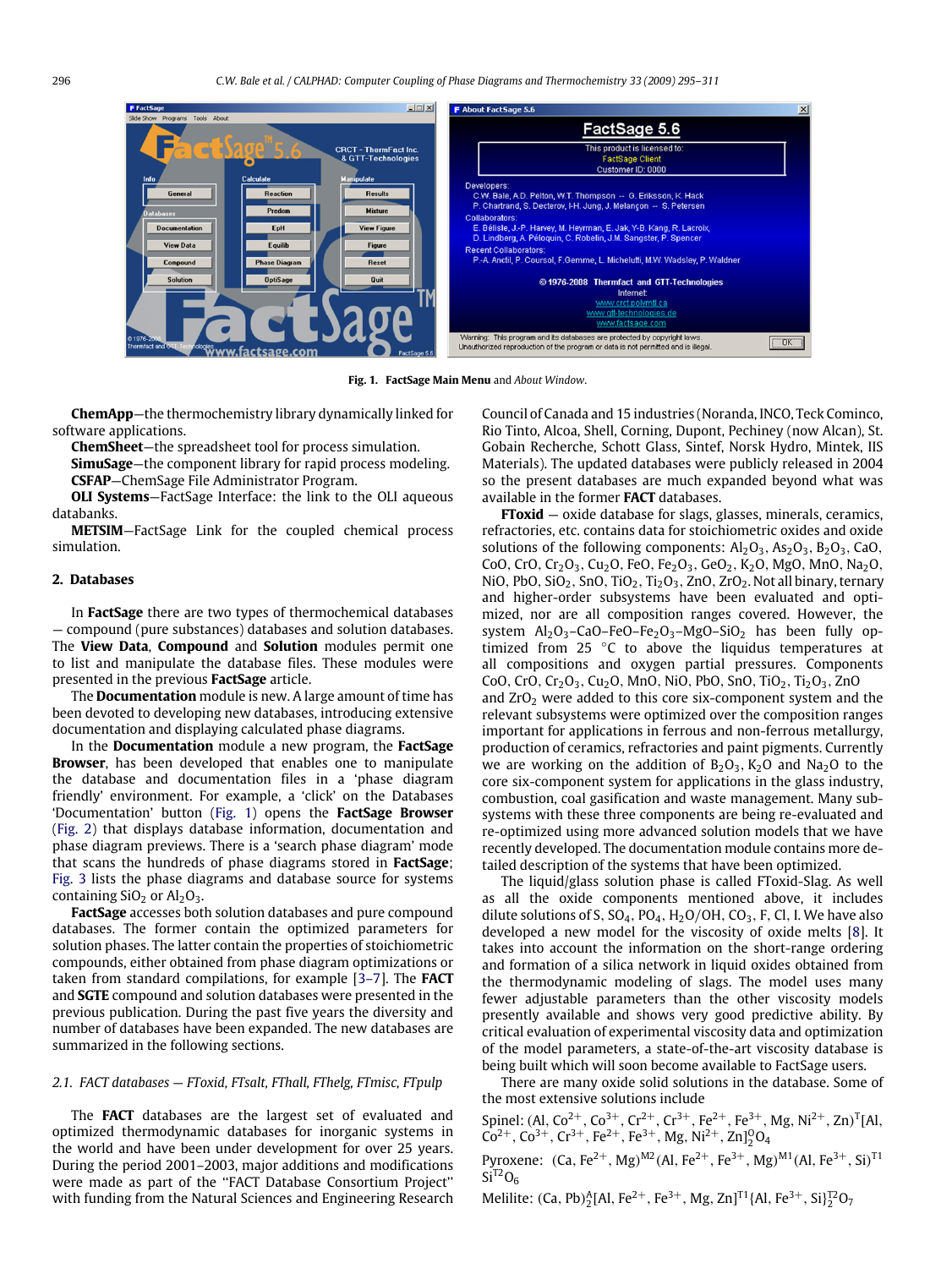**Fig. 2. FactSage Browser** module — databases and preview window.

Olivine:  $(Ca, Co, Fe^{2+}, Mg, Mn, Ni, Zn)^{M2}[Ca, Co, Fe^{2+}, Mg, Mn,$ Ni, Zn] $^{M1}$ SiO<sub>4</sub>.

**FTsalt** — salt database contains data for pure salts and salt solutions formed among various combinations of the 20 cations Li, Na, K, Rb, Cs, Mg, Ca, Sr, Ba, Mn, Al, Fe(II), Fe(III), Co, Ni, Pb, La, Ce, Nd and 8 anions F, Cl, Br, I,  $NO<sub>3</sub>$ , OH,  $CO<sub>3</sub>$ , SO<sub>4</sub>. The molten salt phase is called FTsalt-Salt and includes dilute solutions of O <sup>2</sup><sup>−</sup> and OH−. **FTsalt** is by far the most extensive thermodynamic database available in the world on salt systems.

**FThall** — Hall aluminum database contains data for all pure substances and 17 solution phases formed among Al–Mg–Na–Li–Ca–F –O. The molten cryolite phase is called FThall-bath and the molten alloy phase is called FThall-liq. Calculations with NaF-AlF<sub>3</sub>-CaF<sub>2</sub>- $Al_2O_3$  electrolytes containing LiF, MgF<sub>2</sub> and dissolved metal can be made for liquidus calculations, emfs, partial pressures, etc. With this database, accurate liquidus temperatures of  $Na<sub>3</sub>AIF<sub>6</sub>, CaF<sub>2</sub>, AlF<sub>3</sub>, Na<sub>5</sub>Al<sub>3</sub>F<sub>14</sub>, NaCaAlF<sub>6</sub> and NaF among others$ can be calculated. Alumina solubility in standard cryolite-based electrolyte can be computed from low eutectic temperatures (>690 °C) up to 1100 °C. This is also valid for low concentrations of additives such as LiF, Li<sub>3</sub>AlF<sub>6</sub> and MgF<sub>2</sub>. Cubic-Na<sub>3</sub>AlF<sub>6</sub> high temperature solid solution with excess AlF<sub>3</sub>, CaF<sub>2</sub> and LiF has also been modeled. The gaseous species from the FACT53 database are consistent with phases found in FThall.

**FThelg** — aqueous (Helgeson) database contains infinite dilution properties for over 1400 aqueous solute species taken from the GEOPIG-SUPCRT Helgeson public database and include the Helgeson equation of state for temperatures up to 350 ◦C and